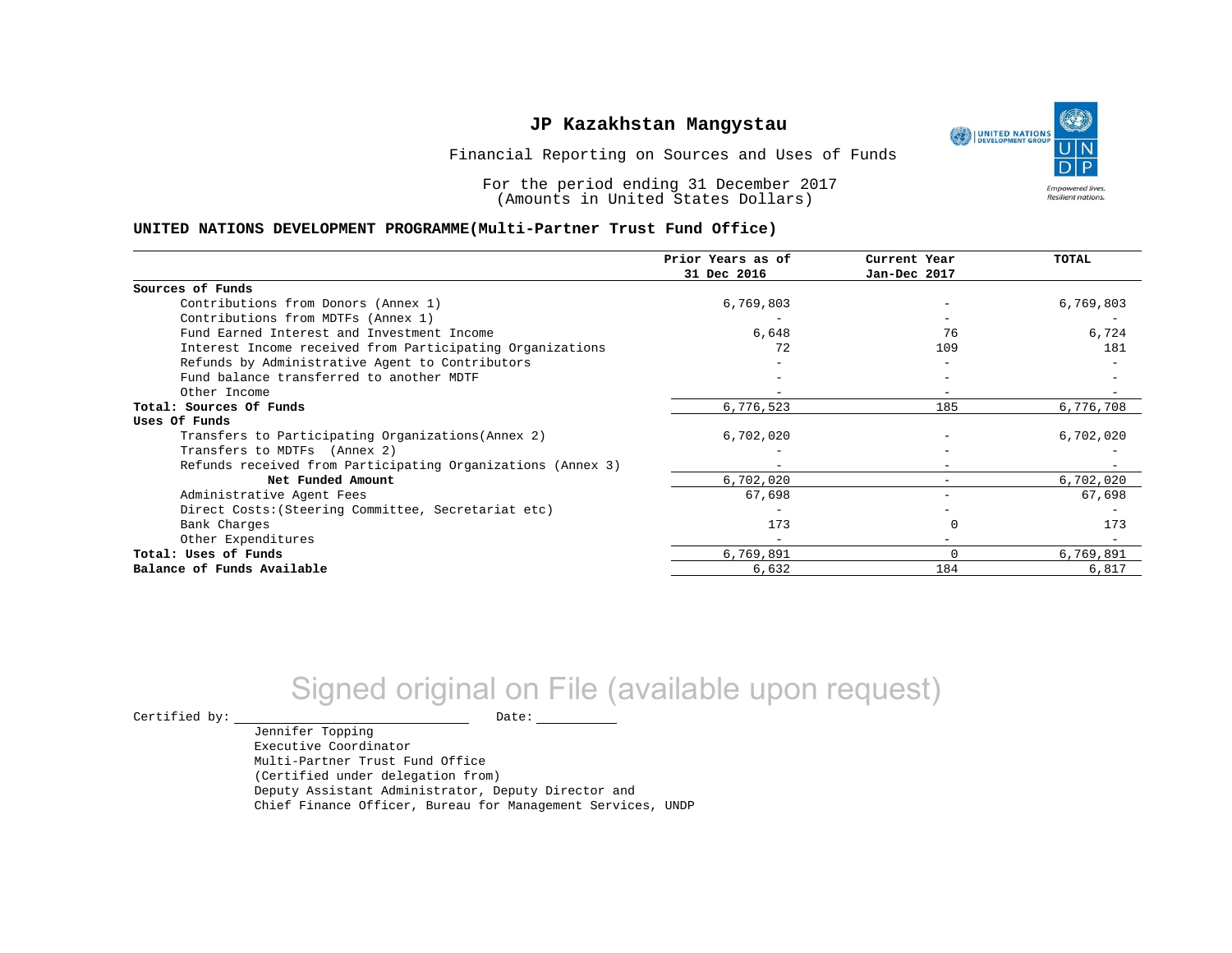

Financial Reporting on Sources and Uses of Funds

For the period ending 31 December 2017 (Amounts in United States Dollars)

#### **UNITED NATIONS DEVELOPMENT PROGRAMME(Multi-Partner Trust Fund Office)**

**Annex - 1: Contributions**

|                          | Prior Years as of | Current Year             | TOTAL     |
|--------------------------|-------------------|--------------------------|-----------|
|                          | 31 Dec 2016       | Jan-Dec 2017             |           |
| From Contributors        |                   |                          |           |
| GOVERNMENT OF KAZAKHSTAN | 6,769,803         | $\overline{\phantom{0}}$ | 6,769,803 |
| Total: Contributions     | 6,769,803         | $-$                      | 6,769,803 |

## Signed original on File (available upon request)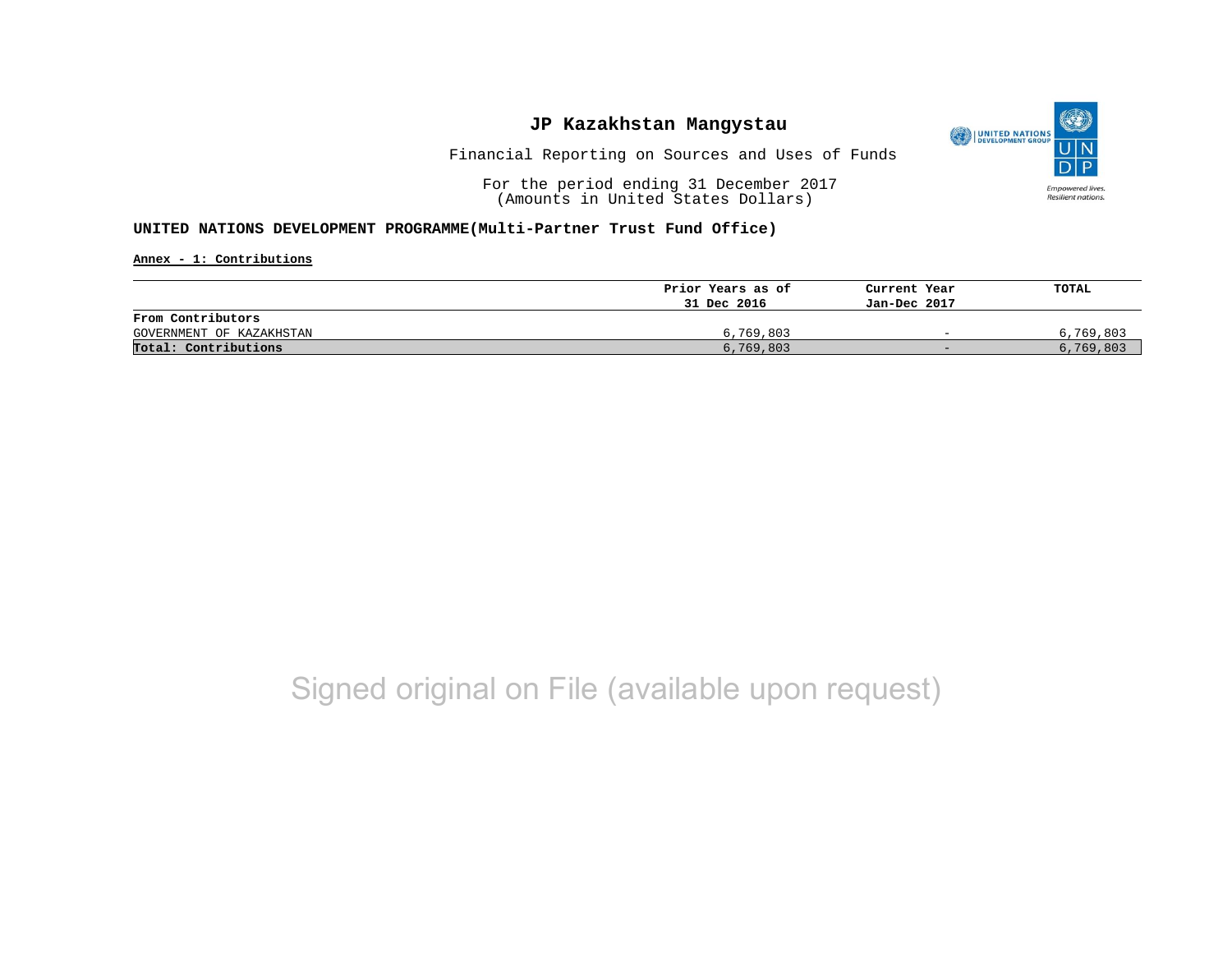

Financial Reporting on Sources and Uses of Funds

For the period ending 31 December 2017 (Amounts in United States Dollars)

#### **UNITED NATIONS DEVELOPMENT PROGRAMME(Multi-Partner Trust Fund Office)**

**Annex - 2: Transfers**

|                                | Prior Years as of | Current Year             | TOTAL     |
|--------------------------------|-------------------|--------------------------|-----------|
|                                | 31 Dec 2016       | Jan-Dec 2017             |           |
| To Participating Organizations |                   |                          |           |
| UNDP                           | 2,969,911         | $\overline{\phantom{a}}$ | 2,969,911 |
| UNESCO                         | 76,226            | $\overline{\phantom{a}}$ | 76,226    |
| UNFPA                          | 242,546           | $\overline{\phantom{m}}$ | 242,546   |
| UNHCR                          | 207,896           | $\overline{\phantom{a}}$ | 207,896   |
| UNICEF                         | 2,123,051         | $\overline{\phantom{a}}$ | 2,123,051 |
| UNWOMEN                        | 92,395            | $\overline{\phantom{a}}$ | 92,395    |
| WHO                            | 989,996           | $\overline{\phantom{a}}$ | 989,996   |
| Total Transfers                | 6,702,020         | $\qquad \qquad -$        | 6,702,020 |

# Signed original on File (available upon request)